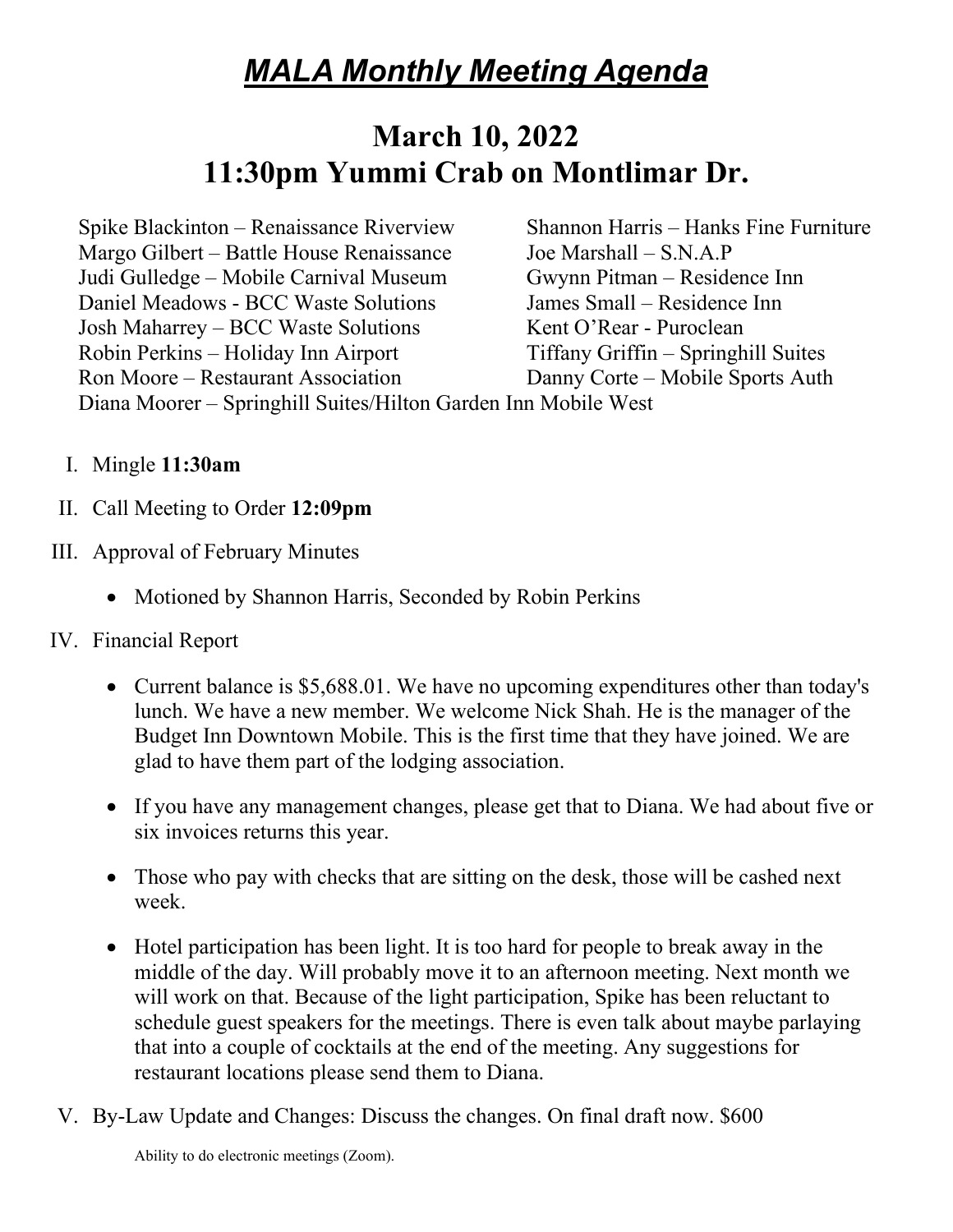Flexibility to meet less than once per month

Quorum is decided by 50% of the members **present**

- We did put goals together for this year. We need to look at our bylaws. We haven't looked at them for 12 years. That's actually almost done. There's a couple small tweaks in there. We did add the ability to do electronic meetings because that really wasn't in the bylaws even though we did it during covid.
- We also put in there flexibility to meet less than once a month. We still want to meet once a month. Every once in a while, it might fall during a difficult time to meet. it gives us the flexibility to either do every month or if we want to switch it to every other month.
- Another thing is that we have problem the last couple of years with getting a quorum on certain votes. That will be changed to 50% of the paid members that are present. Prior, it was 50% of the membership. We were chasing down proxy votes.
- There's one other change about the amount of a check. They used to have to be approved and signed by 2 people for a hundred bucks. That is being moved to \$500. Those are the four changes in the bylaws. The change in address well be amended legally. The cost was 600 bucks to do it.
- VI. Tillman's Corner Representative for the Marketing Fund Committee Needed
	- We are still trying to find a Tillman's Corner representative. That Tillman's Corner area is hard to find a consistent Marketing Fund rep. There are no bylaws for that committee but it is governed by the contract between Visit Mobile and the county. Actually, we don't have to vote in a member. It's really done by Visit Mobile but by practice it's always been our recommendation and Visit Mobile has always agreed. They still want to do that. They don't want to put that person on. They want to leave it up to the lodging association.
	- Question: Can we have a non-hotel person?
		- o In the contract, it says owner or operator of a hotel.
	- Question: Can we change that?
		- o We would have to change the contract with the county and that would be a couple years if we go down that road.
	- Question: Does the person have to be out of that area?
		- o Yes. It does.
	- If we continue to not be able to find someone, then the only option is to ask to have the contract changed. It won't be changed until next October because it's already signed for this year. If you have some Hotel folks that are in the Tillman's Corner area that are willing to participate on the marketing fund, then let us know.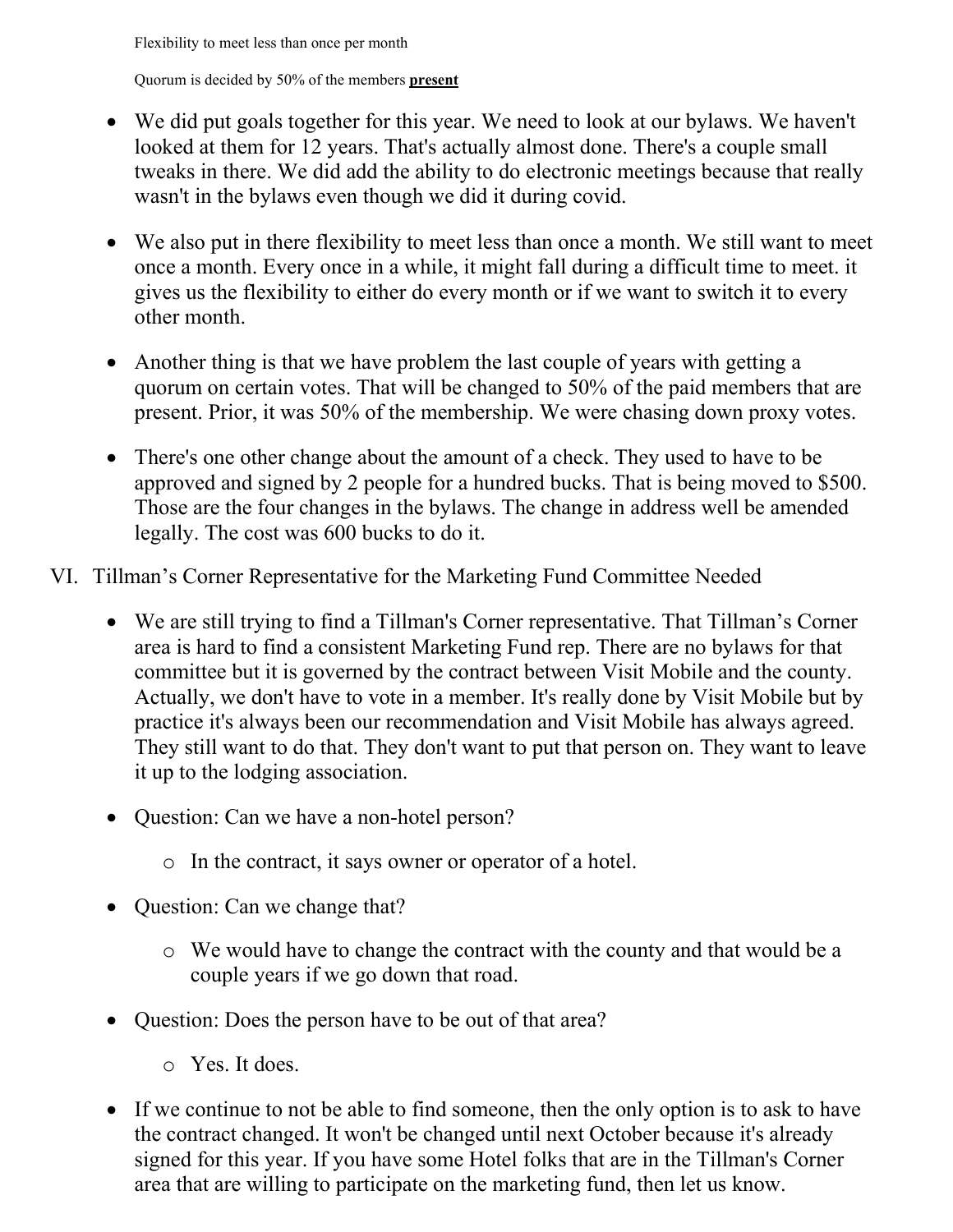• It's a monthly meeting. It is an important meeting. It's still tax money. It's still really key in booking business to our city. It's really good tool in our toolbox that keeps Mobile really competitive when it comes to getting events, conventions, and sporting events to come to a city.

### VII. **Work in Mobile App** Launch Date: **March 16, 2022**

• We have talked quite a lot about this app that's being developed for us to help staffing. It is done. The problem is there was never any marketing behind it. We can tell you now that there is a press conference on March 16th. The app will be

# launched. **Hotels should be signed up for it.**

- This is a very simple process for people. It's basically a lead generator broken down by the areas of the city whether it is Beltline, West Mobile, Tillman's Corner, Saraland, or Downtown. Based on the area they want to work in that lead will go to the hotels in that area as a potential employee. It's up to the hotels to go and grab that employee but right now there's **only 13 hotels signed up**. There is money being spent in marketing. It will be a big launch.
- We are doing a press conference. It's about joining our industry and making it a career. They're marketing to all the schools. They are partnered with them.

### VIII. CVB Update

• No CVB representatives present for meeting

### IX. Sports Update

- Danny Corte Executive Director of the Mobile Sports Authority
	- o To keep up with what's going on in the sports tourism industry in Mobile and Mobile County, they try to keep mobilesportsauthority.com updated daily about what coming in for the near future.
	- o From late March to early June, they have 10 sporting events coming in including volleyball, basketball, and gymnastics. They are working on Alabama High School Athletic Association event for December. Hopefully, they will have something announced in the next 30 days. The marketing fund has helped a lot with this event.
- X. Open forum: Attractions/Associates updates
	- Ron Moore Restaurant Association
		- o The Restaurant Association in is working on Taste of Mobile. The idea was looking at being able to bring it back this fall. That isn't going to be able to happen. It will probably be a spring event. Like the rest of us, the restaurant industry is challenged with labor. The restaurants are saying that they don't